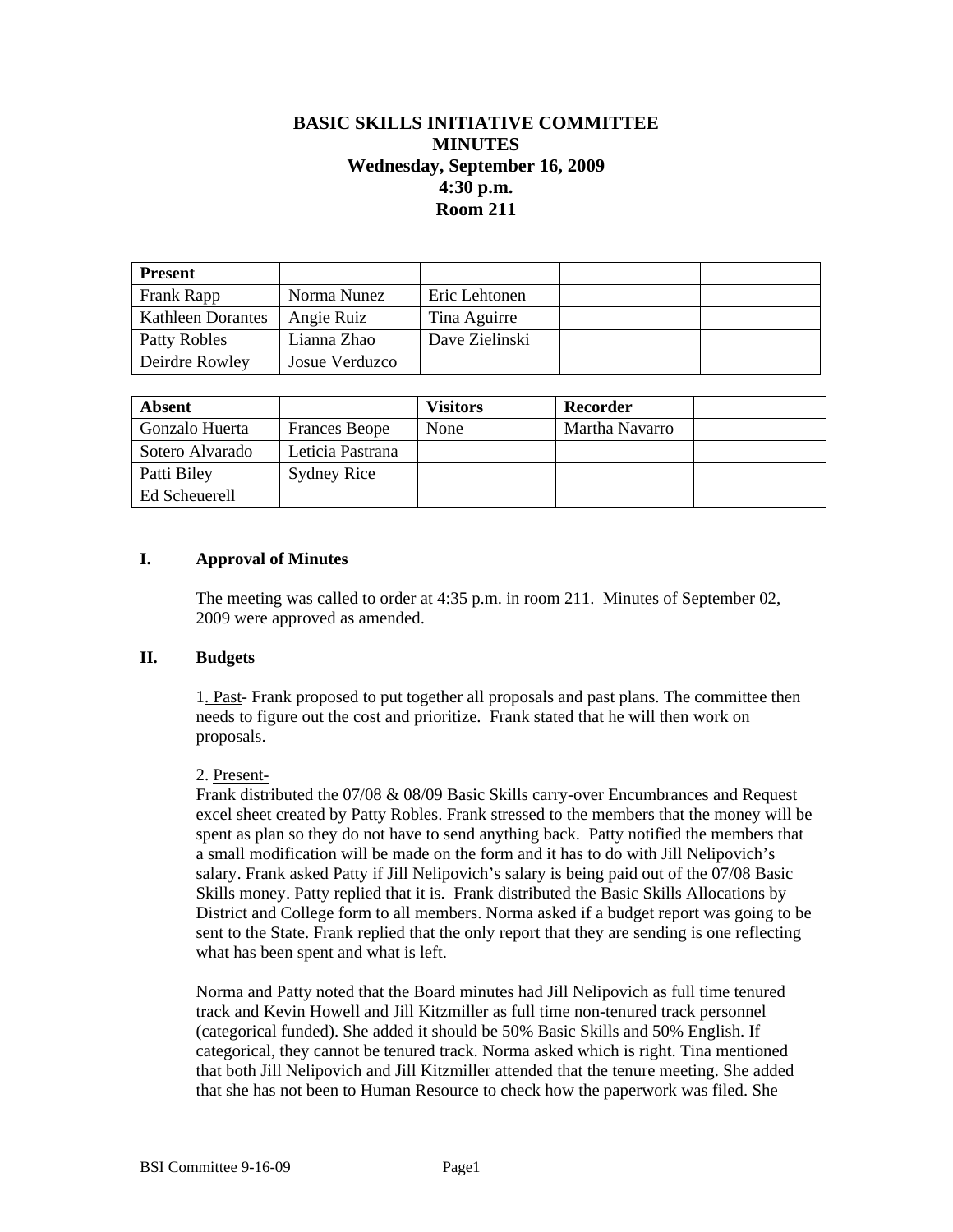suggested leaving both as tenured track until she clears it with human resource. Once cleared, she will then take it to the Board.

Deirdre asked David if there are any plans for reading pods. David replied that there are other priorities. Frank stated that some requests were made by Leticia, Allyn and James Patterson. Frank asked the members to come up with a list of possible things that Basic Skill money can be wisely spent.

Patty suggested setting money aside for Frank's travel.

## 3. Future-

Frank distributed 2009/2010 Preliminary Basic Skills allocations by District and College. Patty asked Frank if it was the most recent allocation form. He replied that he printed the copy from the Academic Senate site. Patty stated that the copy from the Chancellor's site showed IVC was only getting 200,000 versus the \$388,627 noted on Frank's copy. Frank reminded the members that they need to work on 2009/2010 budget and so they can submit it to the state by October  $15<sup>th</sup>$ , 2009. Tina notified the members that she will push to be sure that the 2009/2010 is submitted on a timely manner.

The members briefly discussed Basic Skills money being shift around. Frank stated that as long as the money is being utilized for Basic Skills and in Basic Skills categories, it should be fine. Patty added that the State only cares that they are following the rules and fulfilling requirements.

## **III. Procedures**

Frank noted that past plans were made and not followed through. He asked all members to work hard and try to create a system to make sure projects follow through on a timely matter. He added that the Basic Skills money needs to be spent as planned. Norma asked if they can have reports on those plans.

### **IV. Conferences**

Frank shared with the members that he is leaving to the Basic Skills Coordinator conference. He added that one of the things they will be working on is 2009/2010 Expenditure Plan. He is also attending the San Diego/Imperial Valley BS Regional meeting in Cuyamaca on September  $25<sup>th</sup>$ . They will be working on the logic model. Another conference Frank discussed is one being held on October  $1<sup>st</sup>$  and  $2<sup>nd</sup>$ . In this conference, they are requesting teams of ten. Frank named the following faculty as a possibility of attending: Deirdre, Norma, Leticia, Allyn, Mardjan, Jill Kitzmiller, Alex Cozzani. Norma suggested Jose Velasquez to represent ITEC. Kathleen stated that she will ask Robert Baukholt if he would like to attend. The last conference Frank shared is one held in San Francisco. No date was mentioned. He did state that he will not be attending due to the meeting being only thirty minutes long. He did state that the meeting will be a progress presentation.